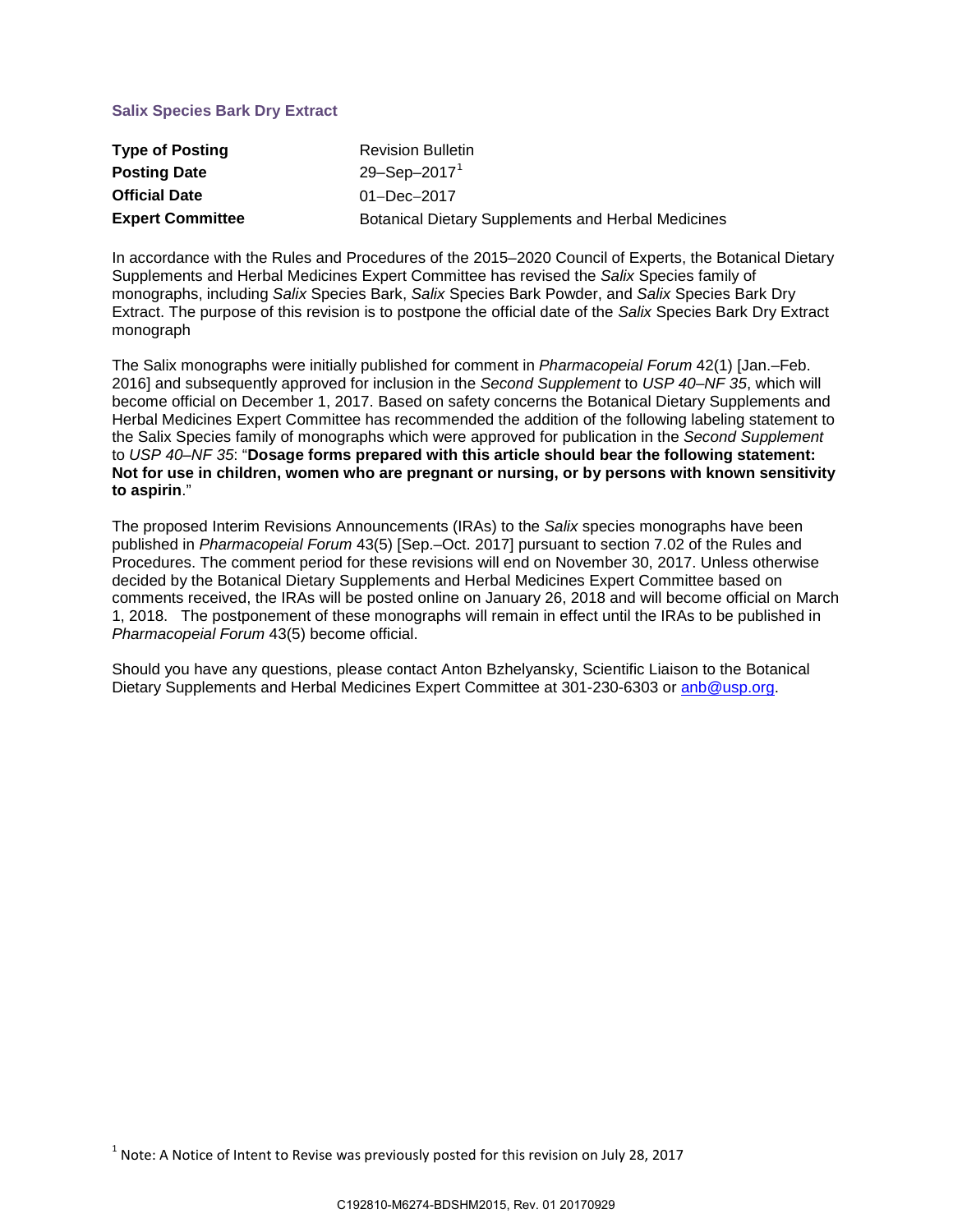Bark by extraction with hydroalcoholic, aqueous, or other<br>suitable solvents. It contains NLT 90.0% and NMT<br>110.0% of the labeled amount of salicylates, calculated higher intensity than the corresponding band in Stan-<br>110.0 110.0% of the labeled amount of salicylates, calculated *dard solution A*. as salicin  $(C_{13}H_{18}O_7)$  on the anhydrous basis. The ratio of **• B. HPLC**<br>starting plant material to extract is between 5:1 and **Analysi** 

- **Standard solution A:** 1.50 mg/mL of USP Salicin RS in methanol
	- **Standard solution B:** 30 mg/mL of USP *Salix* Species **CONTENT OF SALICIN** Bark Dry Extract RS in methanol. Sonicate for 10 min, **Diluent:** Methanol and water (1:1) centrifuge, and use the supernatant. **Solution A:** 0.01% trifluoroacetic acid
	- **Sample solution A:** Suspend the amount of *Salix* Spe- **Solution B:** Acetonitrile cies Bark Dry Extract calculated to contain 15 mg o<sup>f</sup> **Mobile phase:** See *Table 1*. salicin (post-hydrolysis) in 10.0 mL of methanol. Soni-
	- cate for 10 min, centrifuge, and use the supernatant. **Table 1 Sample solution B:** Combine 5.0 mL of *Sample solution A* with 1.0 mL of 50-mg/mL anhydrous sodium carbonate. Cap tightly and incubate at 60° for 10 min. Centrifuge and use the supernatant.

- **Adsorbent:** Chromatographic silica gel with an aver-  $\frac{30}{30}$  50 50 50 age particle size of 5  $\mu$ m (HPTLC plate)<sup>1</sup>
- <sup>32</sup> <sup>10</sup> <sup>90</sup> **Application volume:** 5.0 <sup>µ</sup>L each of *Standard solution <sup>A</sup>* <sup>35</sup> <sup>10</sup> <sup>90</sup> , *Standard solution B*, and *Sample solution A* and
- 6.0 µL of *Sample solution B* as 8-mm bands
- **Relative humidity:** Condition the plate to a relative humidity of 33%.<br>**Temperature:** Ambient, not to exceed 30°
- 
- **Developing solvent system:** Ethyl acetate, methanol, and water (77:13:10)
- 
- (1:9). Slowly add sulfuric acid to ice-cold methanol.<br>**Analysis**
- **Samples:** *Standard solution A, Standard solution B, Sample solution A, and Sample solution B*
- a saturated chamber, and dry in a current of air for 5 ric flask. Wash the round-bottom flask twice with 5-m<br>min. Treat with *Derivatization reggent*, heat at 100° for aliquots of methanol and filter into the same 100-mL min. Treat with *Derivatization reagent*, heat at 100° for 5 min, and examine under white light.
- **System suitability:** Under white light, the derivatized well, allow to equilibrate to room temperature, and rechromatogram of *Standard solution B* displays, in the adjust with water. Pass through a PTFE filter of 0.45 lower corresponds to the salicin band in *Standard solu-* **Chromatographic system** *tion A*; the one above it is due to salicortin; the top (See *Chromaton Suitably )*<br>band is due to tremulacin. A faint band, which may **Mode:** LC band is due to tremulacin. A faint band, which may **Mode:** LC<br>appear between the salicortin and tremulacin bands, is **Detector:** UV 270 nm<br>due to tremuloidin. Two darker brown bands are seen **Column:** 4.6-mm × 25-cm; 5-µm appear between the salicortin and tremulacin bands, is due to tremuloidin. Two darker brown bands are seen **Column:** 4.6-in the lower third of the plate: one proximate to the **COLUMI** in the lower third of the plate: one proximate to the  $\frac{1}{20^{\circ}}$  packing L1 application line; another, more intense, above it. **Column temperature**: 30°
- application line; another, more intense, above it. **Column temperature:**<br>**Acceptance criteria:** Under white light, the derivatized **Flow rate:** 1.0 mL/min **Acceptance criteria:** Under white light, the derivatized **Flow rate:** 1.0 mL/min chromatogram of *Sample solution A shows one or sev*- **Flow rate:** 10 µL chromatogram of *Sample solution A* shows one or sev-**<br>
Figure 10 lack bands due to different salicin esters, whose <b>System suitability** eral dark bands due to different salicin esters, whose **System suitability**<br>position and intensity are contingent on the *Salix* spe-<br>sample: *Standard solution*<br>cies being used. The salicylate bands of interest are **Suita** position and intensity are contingent on the *Salix* species being used. The salicylate bands of interest are **Suitability requirements** predominantly located in the middle third of the plate, demarcated by the salicin and tremulacin bands of

*Change to read: Standard solution B*. The salicin band in *Sample solution A*, corresponding to that in *Standard solution A*, may be faint or not visible. Additional bands may be seen in **Sample solution A** and *Sample solution A* and *Sample solution B.* In *Sample solu- sample solu- sample solu- sample solu- sample solu- sample solu- sample solu- sample solu- sample solu- sample solu tion B*, the bands due to salicin esters are not present, while the salicin band corresponding to that in *Stan-***(This monograph is postponed indefinitely.).** (RB 1-Dec-2017) While the salicin band corresponding to that in *Stan-***EXAMPLE SERVIS CONSUMERS A SURFACE OF A SURFACE OF A SURFACE OF A SURFACE OF A SURFACE OF A SURFACE OF A SURFACE OF SURFACE OF A SURFACE OF SURFACE OF SURFACE OF SURFACE OF SURFACE OF SURFACE OF SURFACE OF SURFACE OF SURF** 

starting plant material to extract is between 5:1 and **Analysis:** Proceed as directed in the test for *Salicylates* 20:1. It may contain suitable added substances. *Profile and Limit of Free Salicin*. **Acceptance criteria:** The *Sample solution* exhibits peaks **IDENTIFICATION**<br> **A. HPTLC FOR ARTICLES OF BOTANICAL ORIGIN** (203)<br> **A. HPTLC FOR ARTICLES OF BOTANICAL ORIGIN** (203)

# methanol **COMPOSITION**

| <b>Sample solution B:</b> Combine 5.0 mL of Sample solution    |       |                   |                   |
|----------------------------------------------------------------|-------|-------------------|-------------------|
| A with 1.0 mL of 50-mg/mL anhydrous sodium carbon-             | Time  | <b>Solution A</b> | <b>Solution B</b> |
| ate. Cap tightly and incubate at $60^{\circ}$ for 10 min. Cen- | (min) | (%)               | (%)               |
| trifuge and use the supernatant.                               |       | 90                |                   |
| Chromatographic system                                         |       | 85                |                   |
| Adsorbent: Chromatographic silica gel with an aver-            | 30    | 50                |                   |
| age particle size of 5 $\mu$ m (HPTLC plate) <sup>1</sup>      | 32    | 10                | 90                |
| Application volume: 5.0 µL each of Standard solution           |       |                   |                   |
| A, Standard solution B, and Sample solution A and              | 35    |                   | 90                |
| 6.0 $\mu$ L of <i>Sample solution B</i> as 8-mm bands          | 37    | 90                |                   |
| <b>Relative humidity:</b> Condition the plate to a relative    |       | 90                |                   |

**Standard solution:** 0.50 mg/mL of USP Salicin RS in<br>Diluent

and water (77:13:10) **Sample solution:** Accurately weigh the amount of *Salix* **Developing distance:** 6 cm Species Bark Dry Extract calculated to contain about **Derivatization reagent:** Sulfuric acid and methanol **30** mg of salicin, transfer to a 200-mL round-bottom (1:9). Slowly add sulfuric acid to ice-cold methanol. (1:9). Slowly add sulfuric acid to ice-cold methanol. sodium hydroxide. Attach the condenser and heat under reflux for 2 h, with intermittent shaking. Allow *Sample solution A*, and *Sample solution B* to cool, neutralize with 3 mL of 1 N hydrochloric acid, and pass through a paper filter into a 100-mL volumet-<br>ric flask. Wash the round-bottom flask twice with 5-mL volumetric flask. Adjust with water to volume, mix<br>well, allow to equilibrate to room temperature, and remiddle third of the plate, three brown bands: the um pore size, discarding the initial 3 mL of the filtrate.<br>I chromatographic system

- 
- 

**Relative standard deviation:** NMT 2.0% for the salicin peak in replicate injections

cin peak in replicate injections 1. A suitable commercially available plate is HPTLC Silica Gel 60 F254 from EMD Millipore (e.g., Part No. 1.05642.0001).